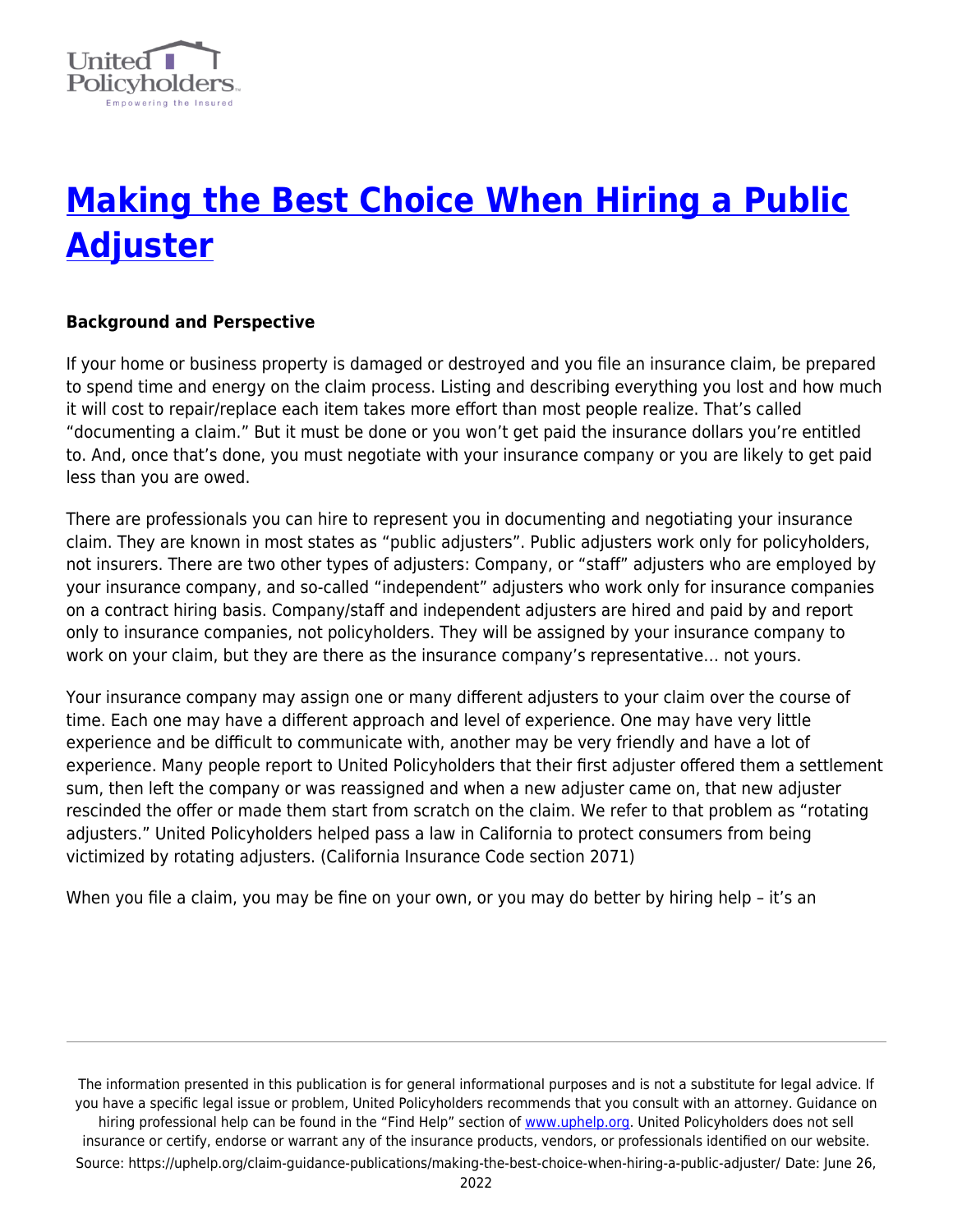

individual decision you should make based on your own circumstances. A licensed Public Adjuster can be your representative and advocate in the process of getting your claim "adjusted" (processed) and "settled", (paid). As with any professional, some Public Adjusters are better than others. The last thing you need when you've suffered a major loss is extra problems, so screen carefully before you hire. Resist high-pressure sales pitches and don't hire prematurely. The claim process involves leg work, paper work, basic math, insurance lingo, and negotiation.

### **Claim adjusting is art, not science**

Most people who file a claim rely completely on their insurance company to calculate the amount of damage and what they're owed. That's not the way to go if you want to be paid all you're owed. The way to get paid all you're owed is to do your own calculations and research, provide complete documentation to your insurer, make a written demand for payment and keep following up until you get paid. Particularly when it comes to a large loss – you may need help from professionals to do the research and calculations.

The insurance company sends out their own staff adjuster or "independent" adjuster, and their handpicked contractor, whose job it is to identify the scope of work and to estimate the costs to repair or rebuild your home. They measure the loss for the insurance company, not for you. This matters because big dollars are at stake and your financial goals and the insurers' financial goals are not the same.

It is hard for you, the insured, to know whether you are getting all that is owed under your insurance policy. Your policy may actually give you extended coverage beyond the stated dollar limits on the policy. A qualified advocate on your side can be your voice in the process and give you more input and negotiating leverage as to what you recover. Documenting a catastrophic property loss is timeconsuming and burdensome to even the most sophisticated insured. Instead of relying on the insurance company to decide how much you get to rebuild your home, hiring a good Public Adjuster can help you receive the best possible settlement. Read United Policyholders' Basic Tips, check your coverage limitations and policy endorsements, (extras), and make sure to bring a copy of your policy and review it with the Public Adjuster you are considering hiring before you actually hire them.

### **Questions to Ask and Things You Should Know Before Hiring a Public Adjuster**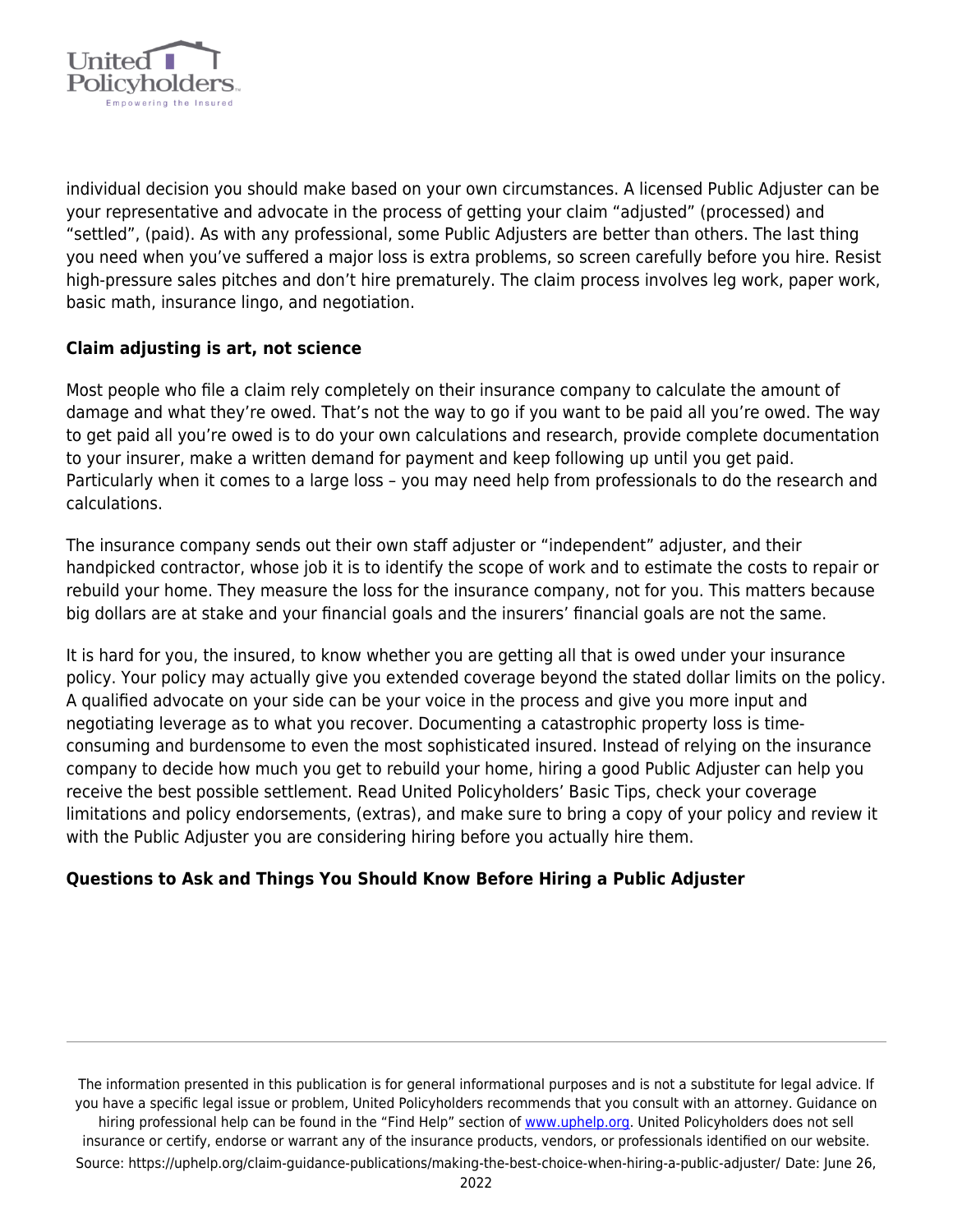

1. Be sure you are hiring a licensed Public Adjuster. Ask to see their individual Public Adjusters license for your state.(Some Public Adjusters work under the license of another individual or firm, rather than becoming qualified and credentialed individually.)

2. Who will work on your claim? (Some public adjusting companies have solicitors who sign up clients and adjusters who do the adjusting work for the client).

3. How many years have they been licensed as a Public Adjuster, and how long have they been working in your state? Where are they based?

4. If the firm or adjuster is located out of the area, how do they plan to service your claim? Make sure you are clear on what you can expect from them over the long haul.

5. Is the adjuster handing the claim the right personality fit for you? You should feel confident and comfortable with their communication skills and general demeanor.

6. Before hiring a Public Adjuster, call and check at least two of their references. Ask each reference if they feel confident the Public Adjuster got a better result than they would have gotten on their own? Did the Public Adjuster stay in contact and answer questions throughout the adjustment and rebuilding process? Did the Public Adjuster add value and earn their fee? Did the Public Adjuster assist with the additional living expense and fair rental value portion of their claim? (Some Public Adjusters will waive their fee on this portion of the claim.)

7. Don't be rushed into making a decision before you are ready to. Take the time to make the right decision. Ask all the questions you need to ask so that you feel confident in your selection of Public Adjusters. You will be working with them for as long as it takes to settle the claim and recover all the financial benefits you are entitled to under the terms and conditions of your policy and the laws in your state.

8. Most Public Adjusters work on contingency fees that range from 5% to 15% of the monies the insurer pays on your claim. These fees are capped in some states and negotiable in all states. The fee you agree to pay a Public Adjuster should take into account the size and type of your loss and the status of your claim.